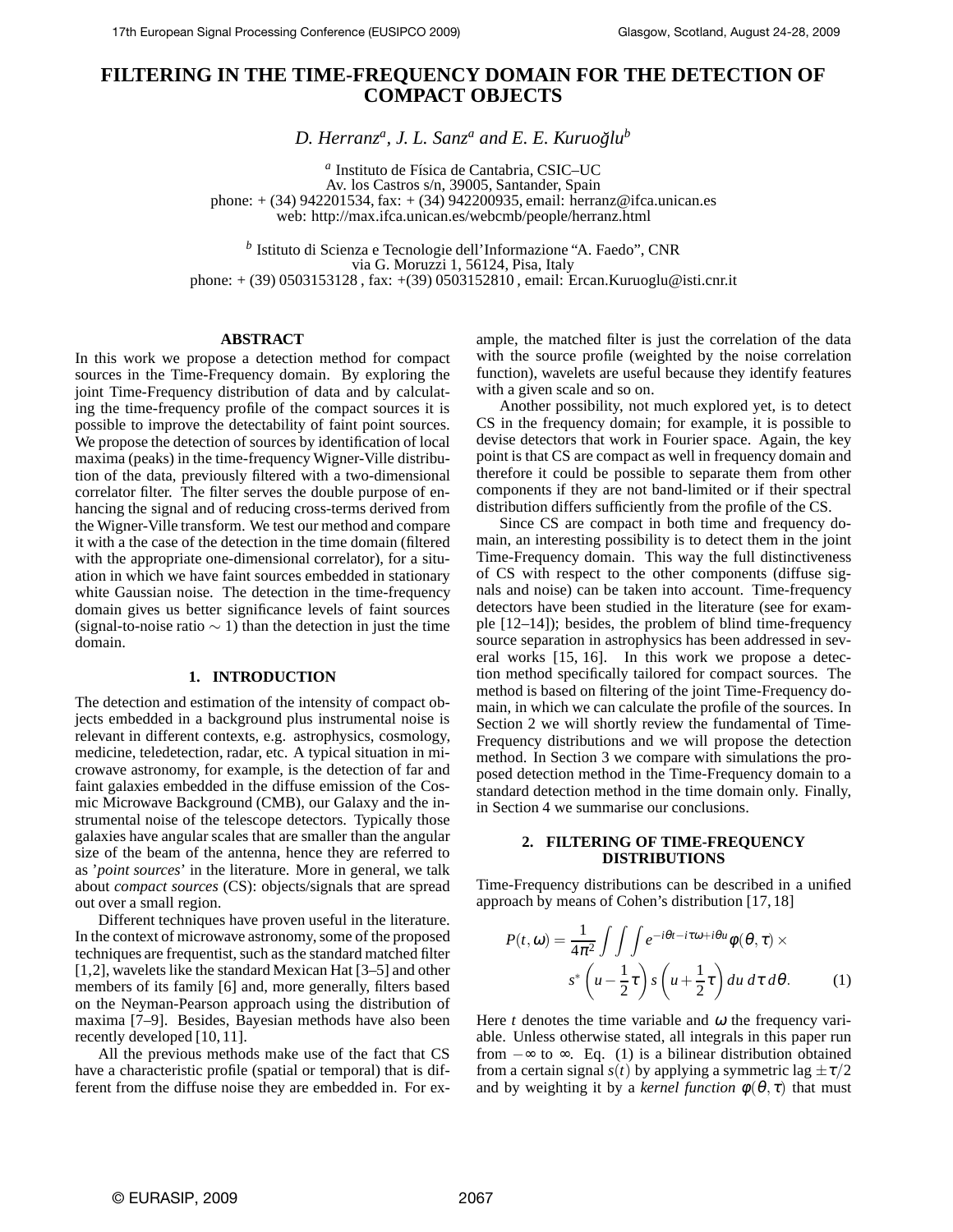satisfy a set of conditions (see [17] for a list of the different conditions that the kernel must satisfy) in order to guarantee that  $P(t, \omega)$  is a valid time-frequency distribution. There are many different kernels that satisfy the required options. Therefore, there are many different ways to define timefrequency distributions. The comparison among the different kernels and time-frequency distributions is out of the scope of this work.

One of the simplest and historically most used timefrequency distributions is the Wigner-Ville [19, 20] distribution:

$$
W(t, \omega) = \frac{1}{2\pi} \int e^{-i\tau \omega} s^* \left( t - \frac{1}{2} \tau \right) s \left( t + \frac{1}{2} \tau \right) d\tau. \tag{2}
$$

The Wigner-Ville distribution can be obtained from the general formula (1) by making  $\phi(\theta, \tau) = 1$ . This simplifies calculations a lot. Besides, the Wigner-Ville has some good properties: it is real, time and frequency shifts in the signal produce time and frequency shifts in the distribution, its properties under time and frequency scaling are readily determined, and it has the following inversion property:

$$
s(t) = \frac{1}{s^*(0)} \int W\left(\frac{t}{2}, \omega\right) e^{i\omega t} d\omega.
$$
 (3)

For these reasons we will use the Wigner-Ville distribution in this paper. However, the method we present here could be easily generalised for other time-frequency distributions.

We are interested in the detection of compact sources with a given waveform. An interesting situation is the case of point sources observed with a instrument with a known point spread function, for example stellar objects or very far galaxies observed with a radiometer whose antenna beam is Gaussian-shaped. As the point source passes across the field of view of the telescope, the radiometer registers its intensity as a function of time:

$$
g(t) = A \exp\left[-\frac{t^2}{2R^2}\right],
$$
 (4)

where *A* is the *amplitude* (or central intensity) of the source and *R* is the width of the beam, and we have assumed for simplicity that the source is centred at the position  $t_0 = 0$ . Let  $G(\omega)$  be the Fourier transform of  $g(t)$ . Then we have

$$
G(\omega) = AR \exp\left[-\frac{\omega^2 R^2}{2}\right].
$$
 (5)

Using equations 2 and 4 it is straightforward to obtain the Wigner-Ville distribution corresponding to a Gaussianshaped object:

$$
W_g(t, \omega) = A^2 \left( \sqrt{2}R \right) \exp \left[ -\left(\frac{t}{R}\right)^2 - (\omega R)^2 \right].
$$
 (6)

Eq. (6) associates to the source, at any time *t*, its local power spectrum and it is normalised so that the marginals of  $W_g(t, \omega)$  (the instantaneous energy and spectrum of  $g(t)$ ) are satisfied.

Now let us consider that the source is embedded in stationary white noise. Stationary white noise is characterised by a flat power spectrum at any time instant *t*. Noise tends to



Figure 1: A example of the two approaches examined in this paper: in the two top panels, the one-dimensional approach of filtering the data directly. In the two bottom panels, the two-dimensional approach of filtering the Wigner-Ville transform of the data instead.

mask the presence of the sources, making it difficult to detect them. The theory of detection of signals in stationary white noise is well established (see for example [21]) and it seems to be little else to be said on the topic. We could, for example, use a detector based on the correlator:

$$
\Psi_g(t) \approx g(t). \tag{7}
$$

But we intend to go a little bit further. Time-frequency analysis is generally used in the context of non-stationary signals and/or noise, where the study of the local properties of the data can give useful insights about the statistical nature of the signals. Here, however, we hope to show that it may be useful to apply time-frequency analysis even to *stationary* noise. The key idea is as follows:

Valid time-frequency distributions (including the Wigner-Ville distribution) must satisfy the condition of the marginals: if we integrate  $P(t, \omega)$  over the frequency for a given *t* we must obtain the instantaneous energy at *t*, and if we integrate over time for a given frequency <sup>ω</sup> we must obtain the power spectrum at  $\omega$ . If we apply a time-frequency transform (for example Wigner-Ville) to stationary white noise its energy is distributed uniformly across the entire  $(t, \omega)$  plane, whereas if we apply it to a noiseless Gaussian signal we obtain we obtain eq. (6): the energy of the signal is still concentrated in a compact elliptic region of area  $\propto \pi \times R \times (1/R) = \pi$ . Therefore, by going to the time-frequency plane we expect the source to stand out more clearly among the noise.

The problem is not as easy. The bilinear form of the Wigner-Ville transform make it appear interference crossterms, both between different sources and between sources and noise. For example, let us consider the case of two Gaussian signals, one located at  $t = 0$  and the other at  $t = t_0$ , with no noise:

$$
s(t) = A_1 \exp\left[-\frac{t^2}{2R^2}\right] + A_2 \exp\left[-\frac{(t-t_0)^2}{2R^2}\right].
$$
 (8)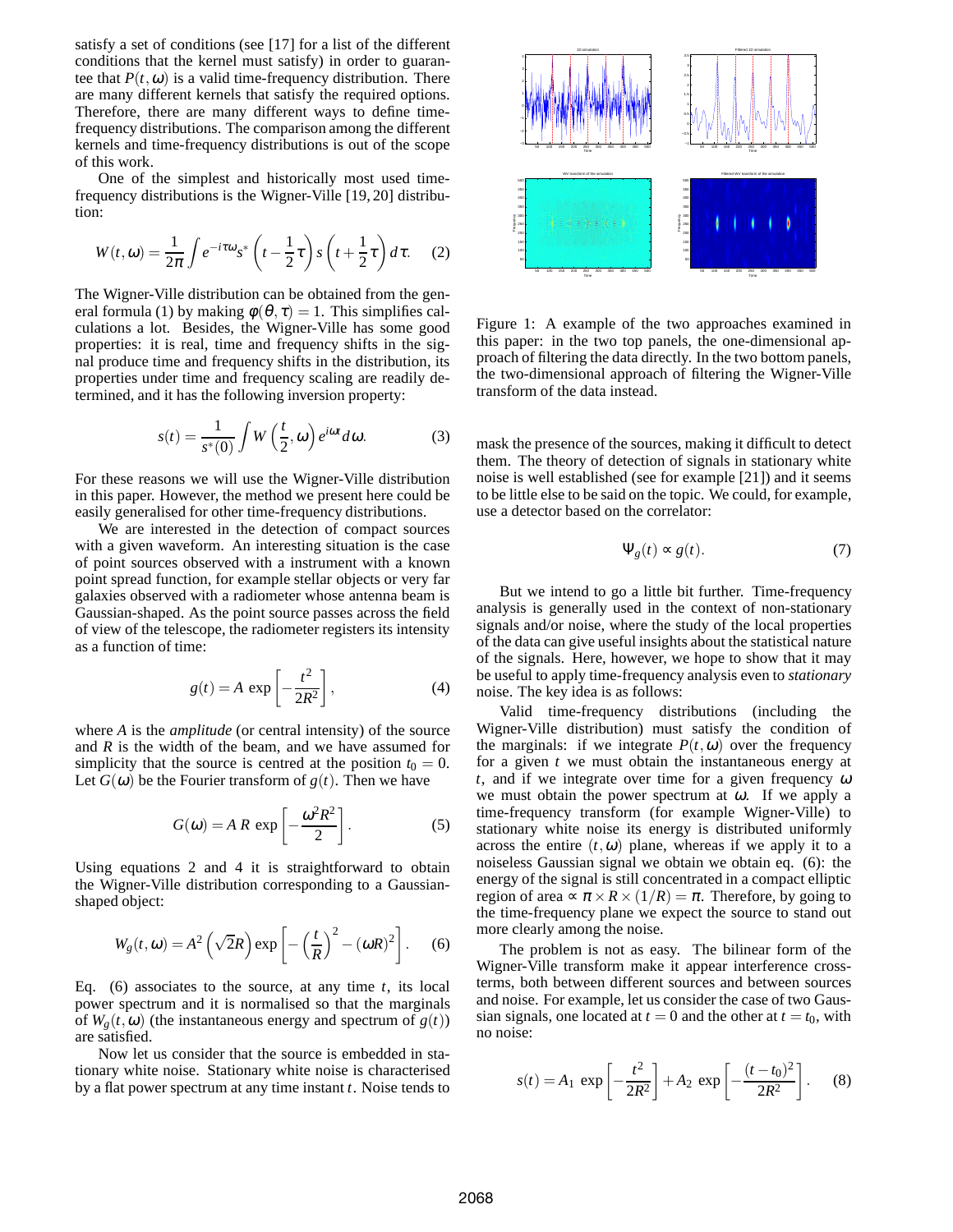Then the corresponding Wigner-Ville distribution would be

$$
P_s(t, \omega) = \left(\sqrt{2}R\right)e^{-(\omega R)^2} \times
$$

$$
[A_1^2 e^{-t^2/R^2} + A_2^2 e^{-(t-t_0)^2/R^2} +
$$

$$
2A_1 A_2 \cos(t - t_0)e^{-\left(\frac{t-t_0/2}{R}\right)^2}].
$$
(9)

The last term is a quickly oscillatory interference cross-term, located at the position  $t_0/2$  and whose absolute amplitude is comparable to the 'true' point sources. Similarly, interference terms do appear between the signal and noise peaks and between different noise peaks. Interference terms are a serious nuisance and, if not taken into account properly, can lead to spurious detections. One possible solution is to choose wisely the kernel so that the cross-terms are cancelled [22]. Other possibility is to realize the oscillating nature of the cross-term and to do some post-processing that effectively removes them. A way to do this is convolving the time-frequency image with a suitable filter. We can define, in analogy to the one-dimensional correlator in eq. (7), a two-dimensional correlator:

$$
\Psi_W(t, \omega) \propto W_g(t, \omega). \tag{10}
$$

This filter will serve the double purpose of removing crossterms and improving the detectability of point sources in the time-frequency plane [14].

In the following, we are going to test this idea using one-dimensional simulations of white noise plus Gaussian sources. On the one hand, we will use the correlator (7) to the simulations and detect the sources on the filtered data. On the other hand, we are going to apply a discrete Wigner-Ville transform to the simulations, then to use the two dimensional correlator (10) and detect in the resulting two-dimensional image. Figure 1 shows in its first panel (top-left) the time series containing the sources mixed with the noise. The position of the sources is marked with vertical dot lines. The second panel (top-right) shows the time series after filtering; it is possible to see how much easier would be to detect the sources in the filtered data. The third panel (bottom-left) shows the discrete Wigner-Ville transform of the time series. Note that the cross-terms make it very difficult to see anything meaningful. However, in the last panel (bottom-right) we can see the filtered time-frequency image, where sources are clearly detectable.

#### **3. SIMULATIONS**

In order to quantify the previous ideas we have performed a set of toy simulations. Each simulation consists of 512 samples ('pixels'). For each simulation we have generated a random realisation of stationary white Gaussian noise, with standard deviation  $\sigma = 1$  (in arbitrary units), to which we add five identical point sources with a given amplitude *A* distributed in regularly spaced grid so that there is no overlap among sources. We filter the simulation with the correlator (7), with a normalisation chosen so that the amplitude of the sources is unchanged after filtering. We filter separately the noise alone and the total simulation (noise+sources) with the same filter; the noise-only filtered simulation will be used later to establish the significance of the detections.

In parallel, we compute the discrete Wigner-Ville transform of the noise, on the one hand, and the total simulation, on the other hand. The output of the Wigner-Ville transform are two  $512 \times 512$  pixel images (due to the symmetry of the time-frequency transform, these images are redundant: the part corresponding to negative frequencies is symmetric to the part corresponding to positive ones). We filter both images with the two-dimensional asymmetric correlator (10), normalised to preserve the amplitude of the sources. Again, we keep the part corresponding to noise for later use.

We identify detections by looking for peaks (local maxima) in the filtered simulations. We are interested in testing whether the significance of the detections, as a function of the input source amplitude *A*, is better in the filtered Wigner-Ville images or in the filtered one-dimensional real space. We have simulated 40 different values of  $A$ , from  $A = 0.7$  to  $A = 3.5$  (in the same arbitrary units of the noise, note that we are simulating rather low signal-to-noise sources, from - 1.5 to 5.4 dB). We made 1000 simulations for each value of the amplitude (5000 sources). In total, we have simulated 200000 sources in 40000 different noise realisations.

For each source we find (we consider a detection any peak in the filtered image whose position corresponds to the position of a input source) we have calculated its significance. In order to calculate it, we use the statistics of the noise peaks we have saved during the process (tens of millions of peaks in both cases). The significance of a detection with an observed amplitude  $\vec{A}$  is the fraction of peaks of the noise that have intensities  $\geq \hat{A}$ .

Results can be seen in Figure 2. The solid line shows the average significance of the detected sources as a function of the input value of *A* for the one-dimensional case (filtering in real space). The dashed line shows the same for the two-dimensional case (filtering in the Wigner-Ville space). The dashed curve is below the solid one: that means that is more difficult to mistake a peak generated by noise for a true source in the two-dimensional case than in the onedimensional case.

## **3.1 Non-stationary noise**

The main goal of this paper has been to show that timefrequency analysis, that has been traditionally applied for non-stationary noise and/or signals, can also improve the detection of compact sources embedded in stationary noise. In this section we will briefly show that even in the case on nonstationary noise similar improvements can be observed. For this purpose, we have performed a set of simulations similar to the ones described in the previous section, but considering non-stationary noise.

In order to make the study more realistic, we have taken the instrumental noise pattern of a typical row of pixels belonging to a CMB image of the ESA *Planck* mission [23] at 70 GHz. The non-stationary noise pattern can be seen in Figure 3. The non-stationarity of the noise comes from a combination of the non-isotropic scanning strategy of the satellite and the map-making algorithm used for obtaining the images. Since the physical units of the images are not relevant for this exercise, we have normalised the noise pattern to an average value of 1 (in arbitrary units). In the same arbitrary units, the variance of the rms values is 0.21. Note that, since at the moment of the preparation of this paper *Planck* has not been launched yet, the rms noise pattern comes from a simulation.

We have repeated the same procedure as explained in the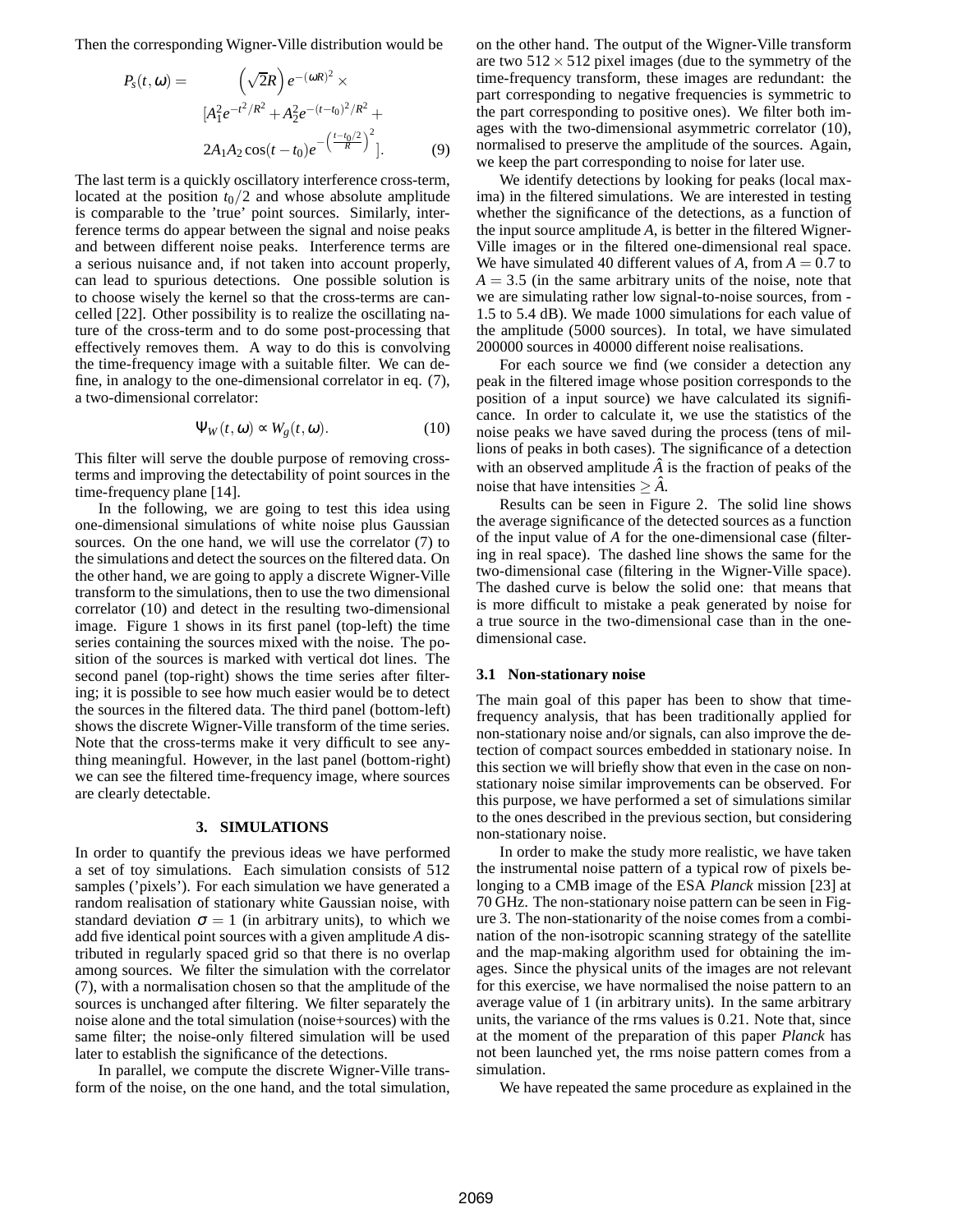previous section. The results can be seen in Figure 4. The qualitative agreement of figures 2 and 4 indicates that the proposed technique can work well even under non-stationary conditions.

## **4. CONCLUSIONS AND DISCUSSION**

In this paper, we have proposed a new method to detect point sources embedded in stationary white noise based on the filtering of time-frequency distributions. The time-frequency transform spreads the energy of the noise over a large area on the time-frequency space whereas point sources remain compact objects in the same space. This makes them easier to detect among noise fluctuations. In order to quantify this, we have compared a standard detection procedure based on the standard correlator to its equivalent in the Wigner-Ville transformed data. We have performed 40000 simulations of stationary white Gaussian noise plus low signal-to-noise sources, and computed the significance of the detections in the two approaches. The approach based on the filtering of the time-frequency images leads to better significance levels.

We have chosen a very simple filtering scheme based on the well-known correlator. However, we admit that this is a too naive approach, as the time-frequency transform of a white Gaussian noise is not in general a Gaussian noise. In spite of this, the results are good enough to improve the results of the standard one-dimensional approach. But a more proper treatment of the problem would require filters that are specifically suited for the kind of noise that appears in time-frequency space, maybe a modification of the Neyman-Pearson filter proposed in [9]. This will be the subject of a future work.

Finally, we have considered as well the case of nonstationary noise, applying the same filtering scheme as in the stationary case. We observe similar results in terms of improvement of the time-frequency filtering over the standard one-dimensional approach. We wish to let it clear, however, that this cannot be considered as a full non-stationary approach to the problem, since the filters we have used are stationary. We have simply shown that the techniques proposed here can work even in non-stationary environments. Another direction of future work will be the development of a full non-stationary filtering scheme extension of these results to the regime of non-stationary noise able to generalise the results of this paper.

#### **Acknowledgements**

The authors acknowledge partial financial support from the Spanish Ministry of Education (MEC) under project ESP2004-07067-C03-01 and from the joint CNR-CSIC research project 2006-IT-0037. We acknowledge the computer resources, technical expertise and assistance provided by the Spanish Supercomputing Network (RES) node at the Universidad de Cantabria.

#### **REFERENCES**

- [1] M. Tegmark and A. de Oliveira-Costa. Removing Point Sources from Cosmic Microwave Background Maps. *The Astrophysical Journal Letters*, 500:L83+, June 1998.
- [2] J. L. Sanz, D. Herranz, and E. Martínez-Gónzalez. Optimal Detection of Sources on a Homogeneous and



Figure 2: Average significance of the detections in the onedimensional case (solid line) and the two-dimensional case (dotted line), as a function of the input source amplitude. Each point in the curves is the average over 1000 simulations.



Figure 3: Non-stationary noise rms pattern for a row of pixels in a 70 GHz image of the *Planck* satellite.

Isotropic Background. *The Astrophysical Journal*, 552:484–492, May 2001.

- [3] P. Vielva, R. B. Barreiro, M. P. Hobson, E. Martínez-González, A. N. Lasenby, J. L. Sanz, and L. Toffolatti. Combining maximum-entropy and the Mexican hat wavelet to reconstruct the microwave sky. *Monthly Notices of the Royal Astronomical Society*, 328:1–16, November 2001.
- [4] P. Vielva, E. Martínez-González, J. E. Gallegos, L. Toffolatti, and J. L. Sanz. Point source detection using the Spherical Mexican Hat Wavelet on simulated allsky Planck maps. *Monthly Notices of the Royal Astronomical Society*, 344:89–104, September 2003.
- [5] J. L. Sanz, D. Herranz, M. López-Caniego, and F. Argüeso. Wavelets on the sphere. Application to the detection problem. In *Proceedings of the 14th Euro-*